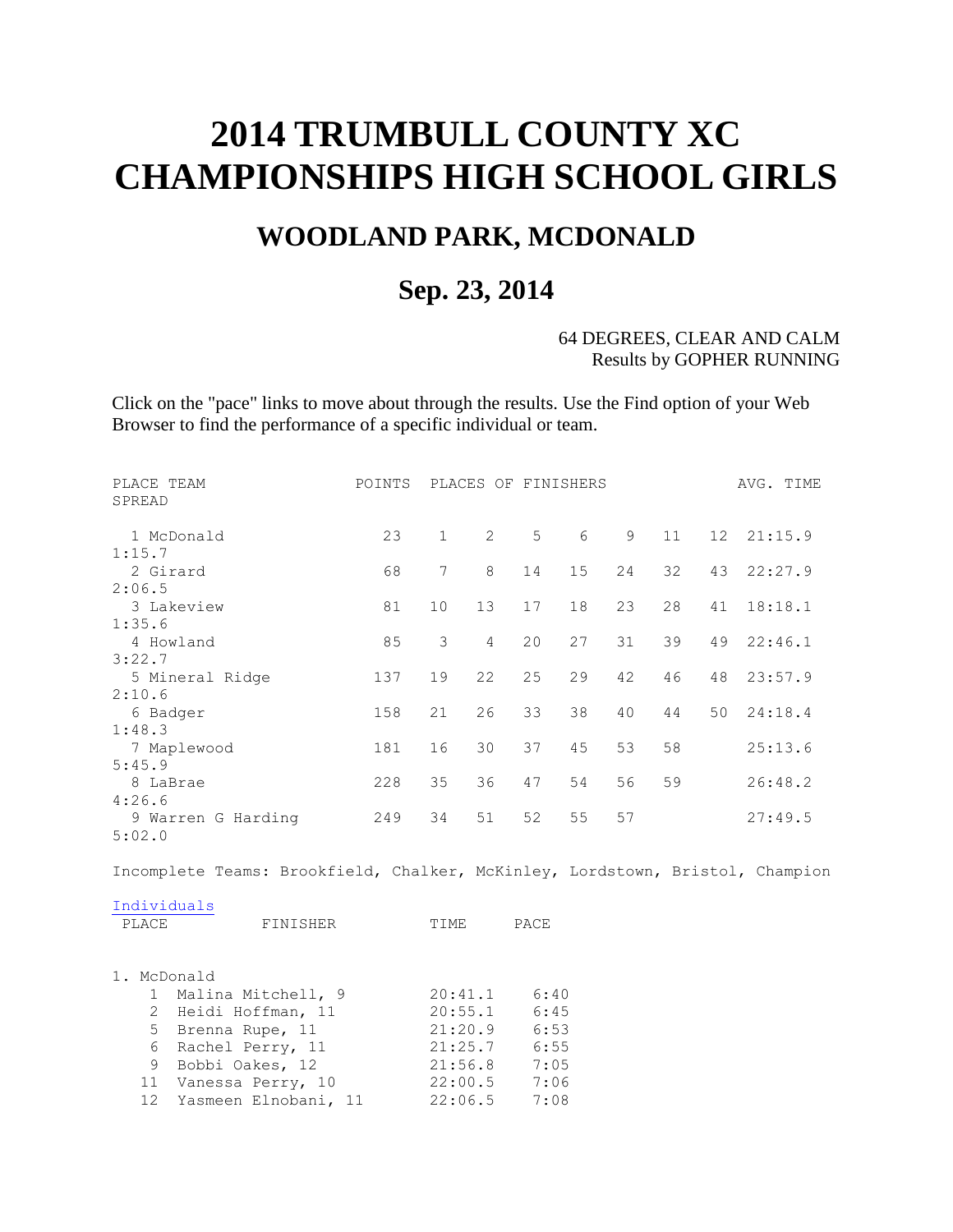Total Time =  $1:46:19.4$  Total Places = 23 2. Girard 7 Domenique Hall, 11 21:35.0 6:58 8 Courtney Williams, 12 21:49.3 7:02 14 Haben Voorhies, 11 22:35.3 7:17 15 Jackie Kenreich, 11 22:38.5 7:18 24 Julia Semple, 9 23:41.5 7:39 32 Melanie Netroe, 10 24:32.4 7:55 43 Haley Drennen, 9 25:18.4 8:10 Total Time =  $1:52:19.5$  Total Places =  $68$ 3. Lakeview 10 Tiffany Vega, 10 21:59.5 7:06 13 Cammie Becker, 10 0 17 Leannè Hyatt, 10 22:57.8 7:24 18 Addison Paul, 10 22:58.1 7:25 23 Audra Picuri, 9 23:35.1 7:36 28 Katie Klamut, 10 24:11.2 7:48 41 Madison Meeker, 10 25:09.6 8:07 Total Time =  $1:31:30.5$  Total Places = 81 4. Howland 3 Taylor Craigo, 12 21:01.7 6:47 4 Morgan Buckley, 12 21:19.9 6:53 20 Holly Sparklin, 9 23:10.4 7:28 27 Amanda Bertilacci, 12 23:54.5 7:43 31 Lauren Walls, 11 24:24.3 7:52 39 Maddie Reuschling, 10 24:53.7 8:02 49 Kaitlyn Sforza, 10 27:08.2 8:45 Total Time =  $1:53:50.5$  Total Places =  $85$ 5. Mineral Ridge 19 Tatum Flesch 23:04.5 7:27 22 Mariah Lowe 23:31.3 7:35 25 Hannah James 23:42.8 7:39 29 Brooke Lambert 24:16.2 7:50 42 Ellie Ragan 25:15.0 8:09 46 Brooke Testa 25:54.3 8:21 48 Cheyenne Urbach 27:07.0 8:45 Total Time =  $1:59:49.6$  Total Places = 137 6. Badger 21 Emma Hunkus, 9 23:14.3 7:30 26 Kelsey Mislai, 12 23:47.8 7:41 33 Amanda Grexa, 9 24:36.1 7:56 38 Katelyn Bevilacqua, 11 24:51.4 8:01 40 Rebekah Stanhope, 9 25:02.5 8:05 44 Victoria Buskirk, 9 25:19.6 8:10 50 Taylor Ziobert, 10 27:42.6 8:56 Total Time =  $2:01:31.9$  Total Places = 158 7. Maplewood 16 Charlotte Crouch, 9 22:45.6 7:20 30 Kristen Barnhart, 12 24:18.3 7:50 37 Brandy Watkins, 11 24:43.9 7:59 45 Elizabeth Young, 11 25:48.6 8:20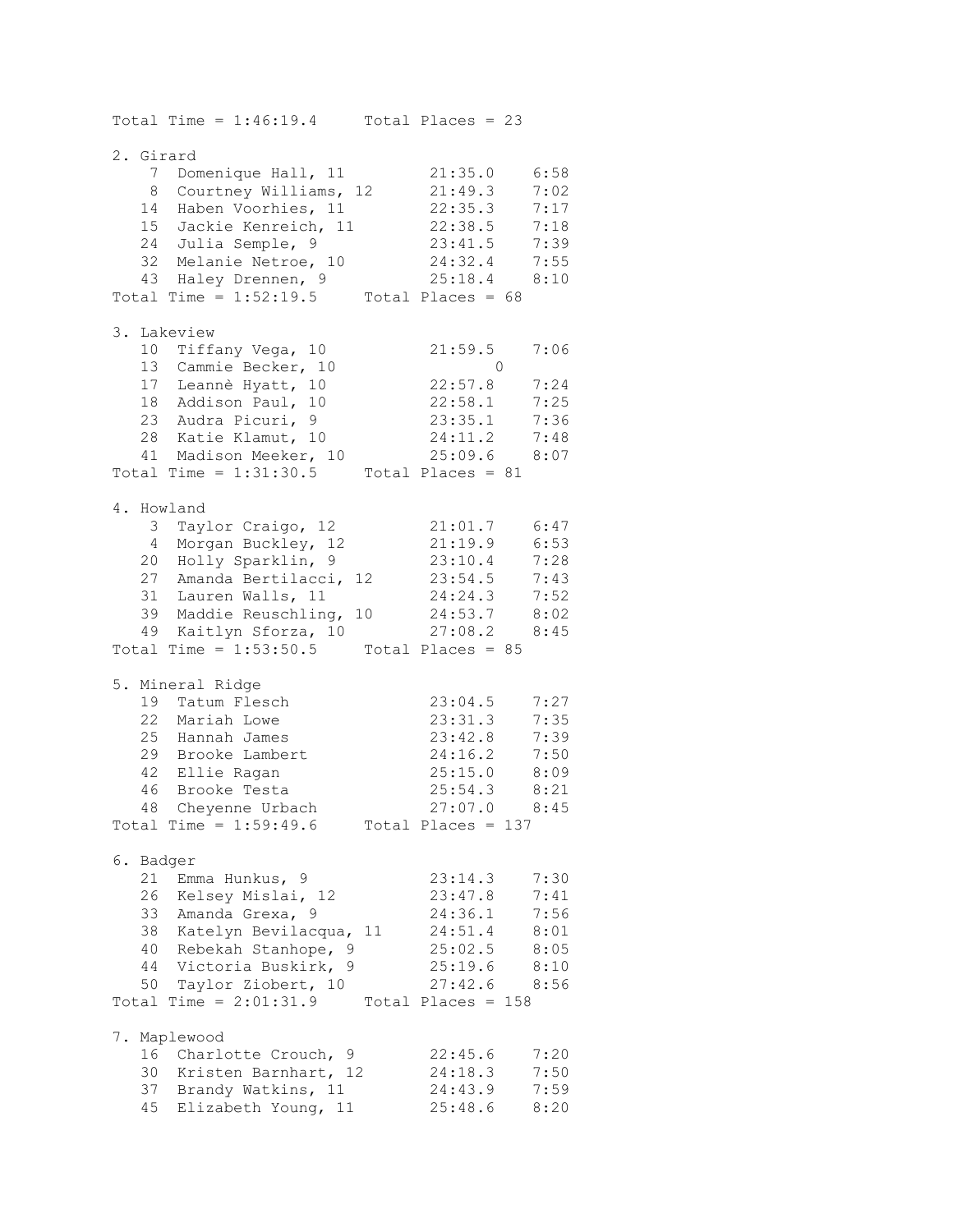| 53 Amy Leatherberry, 9 28:31.4 9:12<br>58 Rayelle Keeney, 11 31:46.5 10:15 |  |  |      |
|----------------------------------------------------------------------------|--|--|------|
| Total Time = $2:06:07.6$ Total Places = 181                                |  |  |      |
| 8. LaBrae<br>35 Tessa Smith, 11 24:39.2 7:57                               |  |  |      |
| 36 Alyssa Helmick, 9 24:42.7 7:58                                          |  |  |      |
| 47 Destiny Walker, 12 26:54.1 8:41                                         |  |  |      |
| 54 Amanda Vyse, 9 28:39.3 9:15                                             |  |  |      |
| 56 Allyson Spay, 9 29:05.8 9:23                                            |  |  |      |
| 59 Rayna Estes, 11 35:56.8 11:36                                           |  |  |      |
| Total Time = $2:14:00.9$ Total Places = 228                                |  |  |      |
| 9. Warren G Harding                                                        |  |  |      |
| 34 Samantha Sperry, 11 24:38.2 7:57                                        |  |  |      |
| 51 Kai Ayers, 10 27:45.1 8:57                                              |  |  |      |
| 52 Destiny Cobb, 10 28:17.0 9:07                                           |  |  |      |
| 55 Jayla Lindsey, 11 28:47.2 9:17                                          |  |  |      |
| 57 Essence Edmonds, 10 29:40.1 9:34                                        |  |  |      |
| Total Time = $2:19:07.5$ Total Places = 249<br>TEAM                        |  |  |      |
|                                                                            |  |  | TEAM |

<span id="page-2-0"></span>Top

| $\mathbf{1}$ |                 | 1 Malina Mitchell, 9 | 20:41.1              | 6:40 McDonald |
|--------------|-----------------|----------------------|----------------------|---------------|
| 2            |                 | 2 Heidi Hoffman, 11  | 20:55.1              | 6:45 McDonald |
| 3            |                 | 3 Taylor Craigo, 12  | 21:01.7 6:47 Howland |               |
| 4            | 4               | Morgan Buckley, 12   | 21:19.9              | 6:53 Howland  |
| 5            | 5               | Brenna Rupe, 11      | 21:20.9              | 6:53 McDonald |
| 6            |                 | 6 Rachel Perry, 11   | 21:25.7              | 6:55 McDonald |
| 7            | $7\phantom{.0}$ | Domenique Hall, 11   | 21:35.0              | 6:58 Girard   |

#### Pace:  $7:00$  | [8:00](#page-3-0) | [9:00](#page-4-0) | [10:00](#page-4-1) | [11:00](#page-4-2) | Top

<span id="page-2-1"></span>

| 8                 | 8  | Courtney Williams, 12  | 21:49.3              |          | 7:02 Girard   |
|-------------------|----|------------------------|----------------------|----------|---------------|
| 9                 |    | Kim Michael            | 21:55.0              |          | 7:04 Bristol  |
| 10                | 9  | Bobbi Oakes, 12        | 21:56.8              |          | 7:05 McDonald |
| 11                | 10 | Tiffany Vega, 10       | 21:59.5              |          | 7:06 Lakeview |
| $12 \overline{ }$ | 11 | Vanessa Perry, 10      | 22:00.5              |          | 7:06 McDonald |
| 13                | 12 | Yasmeen Elnobani, 11   | 22:06.5              |          | 7:08 McDonald |
| 14                |    | 13 Cammie Becker, 10   | $\Omega$             | Lakeview |               |
| 15                | 14 | Haben Voorhies, 11     | 22:35.3              |          | 7:17 Girard   |
| 16                |    | 15 Jackie Kenreich, 11 | 22:38.5 7:18 Girard  |          |               |
| 17                |    | Rachael Bickford       | 22:40.2 7:19 Bristol |          |               |
| 18                |    | 16 Charlotte Crouch, 9 | 22:45.6              | 7:20     | Maplewood     |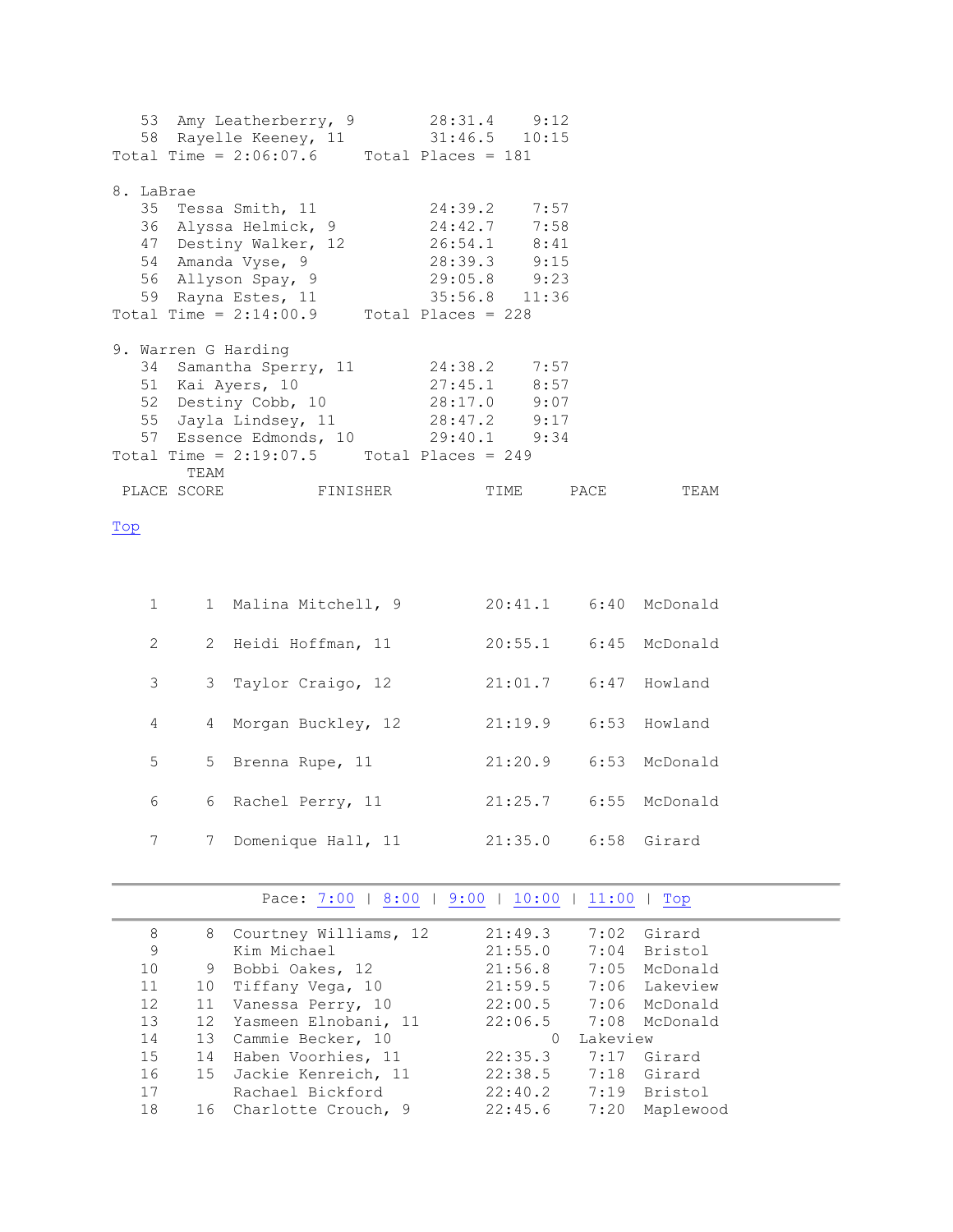<span id="page-3-0"></span>

| 19 |    | Alyssa Ritz, 12                          | 22:53.0 | 7:23 | McDonald           |
|----|----|------------------------------------------|---------|------|--------------------|
| 20 |    | Tori Swipas                              | 22:55.4 |      | 7:24 Champion      |
| 21 |    | 17 Leannè Hyatt, 10                      | 22:57.8 |      | 7:24 Lakeview      |
| 22 |    | 18 Addison Paul, 10                      | 22:58.1 |      | 7:25 Lakeview      |
| 23 | 19 | Tatum Flesch                             | 23:04.5 | 7:27 | Mineral Ridge      |
| 24 |    | Abbie Matig, 9                           | 23:06.9 | 7:27 | McDonald           |
| 25 | 20 | Holly Sparklin, 9                        | 23:10.4 |      | 7:28 Howland       |
| 26 | 21 | Emma Hunkus, 9                           | 23:14.3 | 7:30 | Badger             |
| 27 |    | Ally Jamison, 9                          | 23:14.4 | 7:30 | McDonald           |
| 28 | 22 | Mariah Lowe                              | 23:31.3 |      | 7:35 Mineral Ridge |
| 29 |    | 23 Audra Picuri, 9                       |         |      | 7:36 Lakeview      |
|    |    |                                          | 23:35.1 |      |                    |
| 30 | 24 | Julia Semple, 9                          | 23:41.5 |      | 7:39 Girard        |
| 31 |    | 25 Hannah James                          | 23:42.8 |      | 7:39 Mineral Ridge |
| 32 | 26 | Kelsey Mislai, 12                        | 23:47.8 | 7:41 | Badger             |
| 33 | 27 | Amanda Bertilacci, 12                    | 23:54.5 | 7:43 | Howland            |
| 34 |    | Claire Hoffman, 9                        | 24:03.7 |      | 7:46 McDonald      |
| 35 | 28 | Katie Klamut, 10                         | 24:11.2 | 7:48 | Lakeview           |
| 36 | 29 | Brooke Lambert                           | 24:16.2 |      | 7:50 Mineral Ridge |
| 37 | 30 | Kristen Barnhart, 12                     | 24:18.3 |      | 7:50 Maplewood     |
| 38 |    | 31 Lauren Walls, 11                      | 24:24.3 |      | 7:52 Howland       |
| 39 | 32 | Melanie Netroe, 10                       | 24:32.4 |      | 7:55 Girard        |
| 40 | 33 | Amanda Grexa, 9                          | 24:36.1 |      | 7:56 Badger        |
| 41 | 34 | Samantha Sperry, 11                      | 24:38.2 | 7:57 | Warren G Harding   |
| 42 |    | 35 Tessa Smith, 11                       | 24:39.2 | 7:57 | LaBrae             |
| 43 |    | 36 Alyssa Helmick, 9                     | 24:42.7 | 7:58 | LaBrae             |
| 44 | 37 | Brandy Watkins, 11                       | 24:43.9 | 7:59 | Maplewood          |
|    |    | Pace: 7:00   8:00   9:00   10:00   11:00 |         |      | Top                |
|    |    |                                          |         |      |                    |
|    |    |                                          |         |      |                    |
| 45 |    | 38 Katelyn Bevilacqua, 11                | 24:51.4 |      | 8:01 Badger        |
| 46 |    | 39 Maddie Reuschling, 10                 | 24:53.7 |      | 8:02 Howland       |
| 47 |    | Abby Pratt, 9                            | 24:54.3 |      | 8:02 McDonald      |
| 48 | 40 | Rebekah Stanhope, 9                      | 25:02.5 | 8:05 | Badger             |
| 49 |    | Pamela Beedle, 11                        | 25:03.0 | 8:05 | McDonald           |
| 50 | 41 | Madison Meeker, 10                       | 25:09.6 | 8:07 | Lakeview           |
| 51 |    | 42 Ellie Ragan                           | 25:15.0 |      | 8:09 Mineral Ridge |
| 52 |    | 43 Haley Drennen, 9                      | 25:18.4 |      | 8:10 Girard        |
| 53 |    | 44 Victoria Buskirk, 9                   | 25:19.6 |      | 8:10 Badger        |
| 54 |    |                                          | 25:22.5 | 8:11 | Lordstown          |
|    |    | Daci Statler, 10                         |         |      |                    |
| 55 |    | Alicia Fedyski, 9                        | 25:24.0 |      | 8:12 McDonald      |
| 56 |    | Jennette Timko, 11                       | 25:25.8 | 8:12 | McDonald           |
| 57 |    | Angel Redmond                            | 25:32.3 | 8:14 | Champion           |
| 58 | 45 | Elizabeth Young, 11                      | 25:48.6 | 8:20 | Maplewood          |
| 59 | 46 | Brooke Testa                             | 25:54.3 | 8:21 | Mineral Ridge      |
| 60 |    | Olivia Hall, 10                          | 26:11.1 | 8:27 | Lakeview           |
| 61 |    | Kaitlyn Myk-kish, 10                     | 26:12.0 | 8:27 | Chalker            |
| 62 |    | Hannah Frederick, 12                     | 26:14.2 | 8:28 | McKinley           |
| 63 |    | Briana Ellwood, 11                       | 26:18.0 | 8:29 | McKinley           |
| 64 |    | Claire Vendemia, 9                       | 26:19.1 | 8:29 | Brookfield         |
| 65 |    | Dana Sydlowski, 9                        | 26:19.6 | 8:30 | Brookfield         |
| 66 |    | Julia D'Amico, 11                        | 26:33.5 | 8:34 | Lordstown          |
| 67 |    | Brittany Fluent, 9                       | 26:36.6 | 8:35 | Girard             |
| 68 |    | Heleena Thomas, 9                        | 26:45.8 | 8:38 | Girard             |
| 69 | 47 | Destiny Walker, 12                       | 26:54.1 | 8:41 | LaBrae             |
| 70 | 48 | Cheyenne Urbach                          | 27:07.0 | 8:45 | Mineral Ridge      |
| 71 | 49 | Kaitlyn Sforza, 10                       | 27:08.2 | 8:45 | Howland            |
| 72 |    | Shannon Bush                             | 27:08.5 | 8:45 | Champion           |